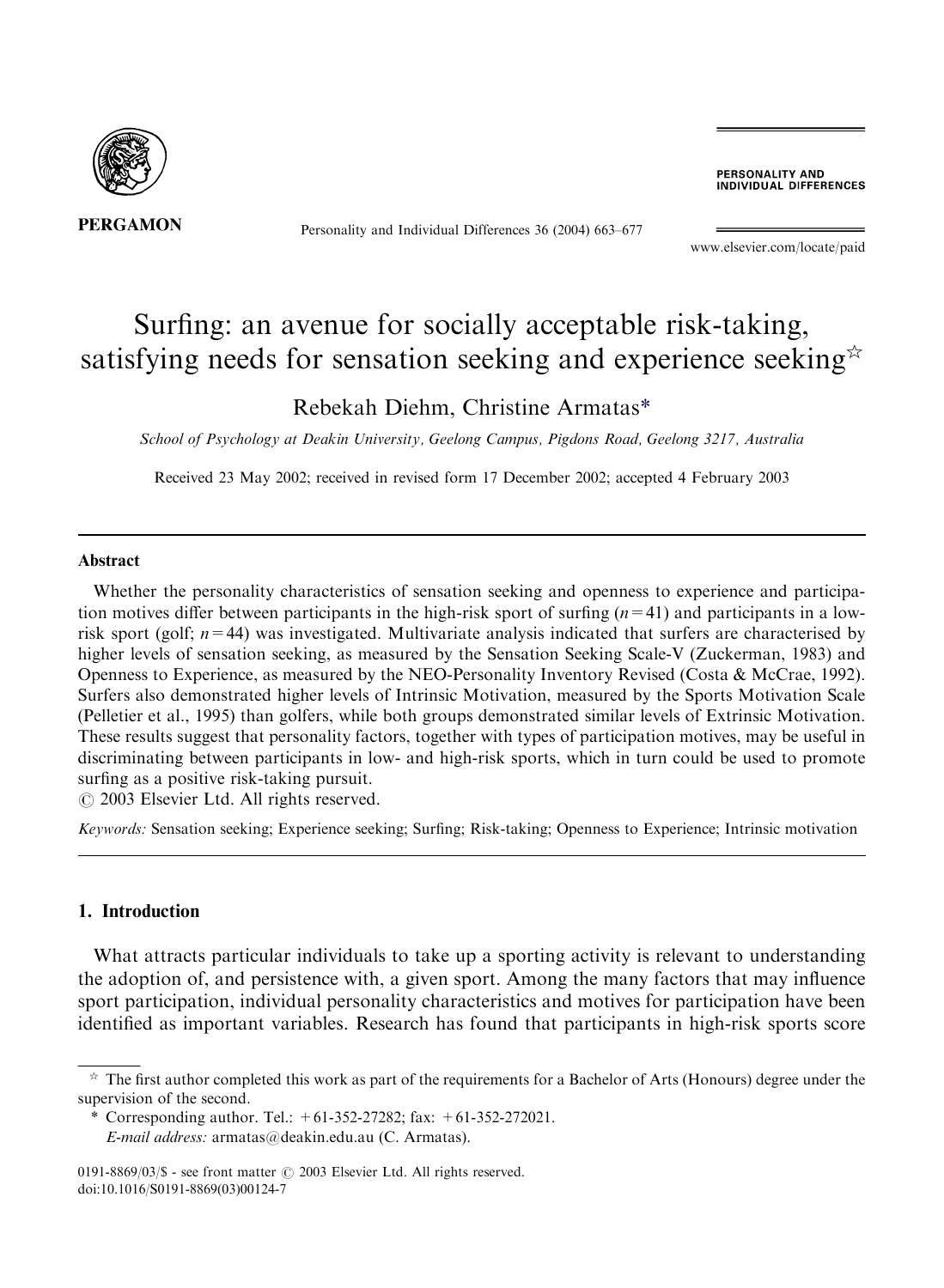higher on sensation seeking than low-risk sport participants, suggesting risk-taking may be a personality characteristic associated with participation in high-risk sports. [Zuckerman \(1983\)](#page--1-0) has classified sports on a risk continuum, where risk is classified by consequence (e.g. injury, mental harm and punishment) and is a function of objective and subjective appraisal. Sports such as skydiving are placed on the risk end of this continuum where both serious injury and fatality are possible consequences of participation. Golf is an example of the low-risk end of the continuum where the possibility of injury is present, yet low, and fatalities are rare. Surfing involves both the potential for serious injury as well as acute danger (including fatality) and is categorised as highrisk [\(Rowland, Franken, & Harrison, 1986; Zuckerman, 1989\)](#page--1-0).

Since surfing involves high levels of risk, it may attract individuals with sensation seeking tendencies. Sensation seeking is defined as: ''the need for varied, novel and complex sensations and experiences, and the willingness to take physical and social risks for the sake of such experience'' [\(Zuckerman, 1979,](#page--1-0) p. 10). Sensation seeking has been highlighted as a specific need that may be fulfilled by participation in certain sports, including hang-gliding ([Wagner & Houlihan, 1994](#page--1-0)), telemark skiing ([Trafton, Thomas, & Meyers, 1997](#page--1-0)) and mountain climbing [\(Cronin, 1990](#page--1-0)), which suggests that surfing may also provide an avenue for satisfying a sensation seeking need.

The most widely used scale for measuring sensation seeking is the Sensation Seeking Scale—V (SSS-V) ([Zuckerman, 1983](#page--1-0)), which assesses four aspects of sensation seeking: Thrill and Adventure Seeking (TAS), Experience Seeking (ES), Disinhibition (DIS), and Boredom Susceptibility (BS). Comparisons have revealed significant positive relationships between high-risk sport and both specific subscale and Total Sensation Seeking scores obtained using the SSS-V. [Freixanet](#page--1-0) [\(1991\)](#page--1-0) compared participants in high-risk sports (experienced mountain climbers, mountaineers, water skiers, motorcyclists and scuba divers) with a control group not participating in any risk taking sport. All participants of high-risk sports scored significantly higher than the control group on TAS, ES and Total Sensation Seeking (TotSS). Similarly, hang-gliders have been found to score significantly higher than a control group of golfers on all four subscales of the SSS-V and Total Sensation Seeking [\(Wagner & Houlihan, 1994\)](#page--1-0), while [Jack and Ronan \(1998\)](#page--1-0) found similar patterns of differences in a diverse group of sports participants. [Schroth \(1995\)](#page--1-0) found that athletes of both genders scored higher on sensation seeking as measured by the SSS-V compared with their non-athlete counterparts. However, while female athletes scored higher than female non-athletes, both groups of males (athletes and non-athletes) scored higher on sensation seeking than their female counterparts. In addition, sensation seeking scores were higher for participants in contact sports (rugby and lacrosse) compared with individuals engaging in non-contact sports (rowing and soccer). Overall, athletes had higher scores on total sensation seeking and the thrill and adventure seeking, disinhibition and boredom susceptibility subscales compared with nonathletes.

While positive relationships between high-risk sport participation and sensation seeking tendencies have been observed, [Zuckerman \(1992\)](#page--1-0) stresses that risk taking is not an essential motivation for sensation seeking behaviour. This was demonstrated by [Heyman and Rose \(1980\)](#page--1-0) who investigated level of sensation seeking tendencies and depth of scuba dive in a group of low and high sensation seeking student divers. High sensation seekers appeared to prefer the greater opportunity of visual exploration in shallow water, supporting the suggestion that sensation seekers do not take risks for the sake of risk alone—there has to be some kind of novel experience to justify the risk. Therefore, exposure to risk is not the only reason for sport participation in